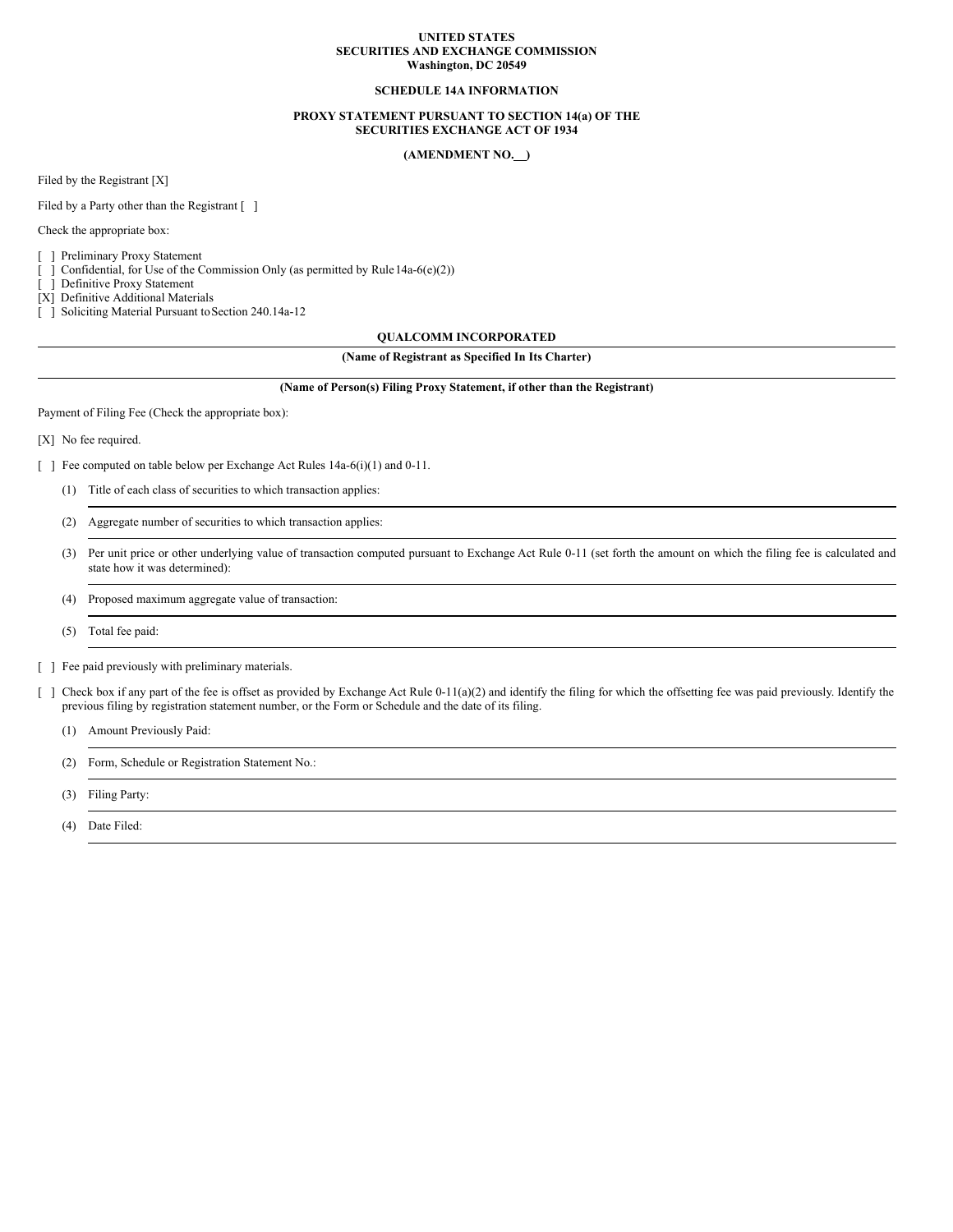## **\*\*\* Exercise Your** *Right* **to Vote \*\*\* Important Notice Regarding the Availability of Proxy Materials for the Annual Meeting of Stockholders to Be Held on March 4, 2014.**

**QUALCOMM INCORPORATED**



*QUALCOMM INCORPORATED 5775 MOREHOUSE DRIVE N-510F SAN DIEGO, CA 92121*

# **Meeting Information**

**Meeting Type:** Annual Meeting **For holders as of:** January 6, 2014 **Date:** March 4, 2014 **Time:** 9:30 a.m. local time **Location:** Irwin M. Jacobs Qualcomm Hall 5775 Morehouse Drive San Diego, CA 92121

You are receiving this communication because you hold shares in the above named company.

This is not a ballot. You cannot use this notice to vote these shares. This communication presents only an overview of the more complete proxy materials that are available to you on the Internet. You may view the proxy materials online at *www.proxyvote.com* or easily request a paper copy (see reverse side).

We encourage you to access and review all of the important information contained in the proxy materials before voting.

**See the reverse side of this notice to obtain proxy materials and voting instructions.**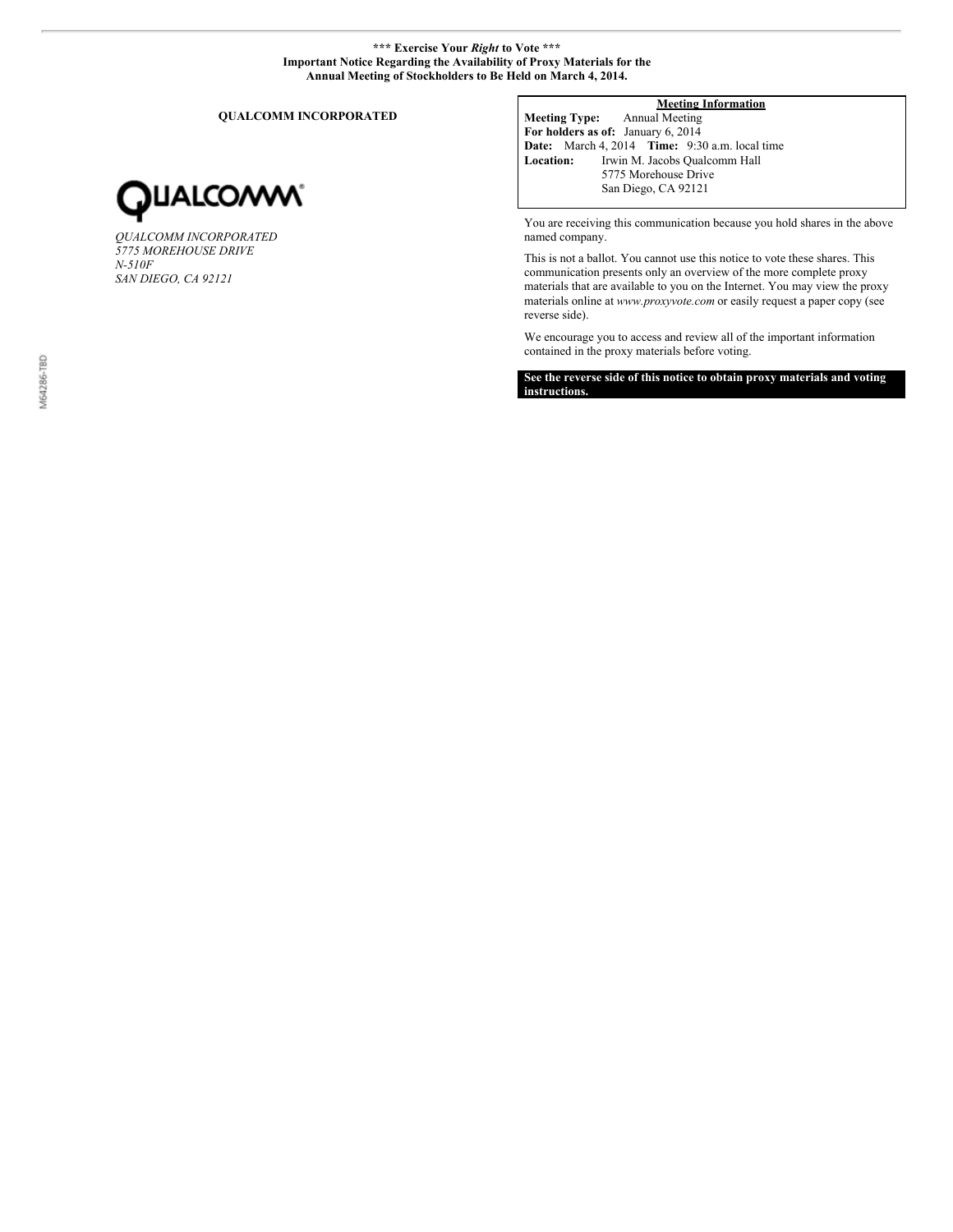### **Proxy Materials Available to VIEW or RECEIVE:** NOTICE AND PROXY STATEMENT

### **How to View Online:**

Have the information that is printed in the box marked by the arrow  $\rightarrow$  **XXXX XXXX XXXX** (located on the following page) and visit: *www.proxyvote.com.* 

# **How to Request and Receive a PAPER or E-MAIL Copy:**

If you want to receive a paper or e-mail copy of these documents, you must request one. There is NO charge for requesting a copy. Please choose one of the following methods to make your request:<br> $1) BY INTERNET:$ 

1) *BY INTERNET:* www.proxyvote.com 2) *BY TELEPHONE*: 1-800-579-1639

3) *BY E-MAIL\**: sendmaterial@proxyvote.com

\* If requesting materials by e-mail, please send a blank e-mail with the information that is printed in the box marked by the arrow  $\rightarrow$   $\sqrt{\text{XXX XXX} \times \text{XXX}}$ (located on the following page) in the subject line.

Requests, instructions and other inquiries sent to this e-mail address will NOT be forwarded to your investment advisor. Please make the request as instructed above on or before February 18, 2014 to facilitate timely delivery.

## **— How To Vote —** Please Choose One of the Following Voting Methods

**Vote In Person:** Many stockholder meetings have attendance requirements including, but not limited to, the possession of an attendance ticket issued by the entity holding the meeting. Please check the meeting materials for any special requirements for meeting attendance. At the meeting, you will need to request a ballot to vote these shares.

**Vote By Internet:** To vote now by Internet, go to*www.proxyvote.com.* Have the information that is printed in the box marked by the arrow  $\rightarrow$  XXXX XXXX XXXX (located on the following page) available and follow the instructions.

**Vote By Mail:** You can vote by mail by requesting a paper copy of the materials, which will include a proxy card.